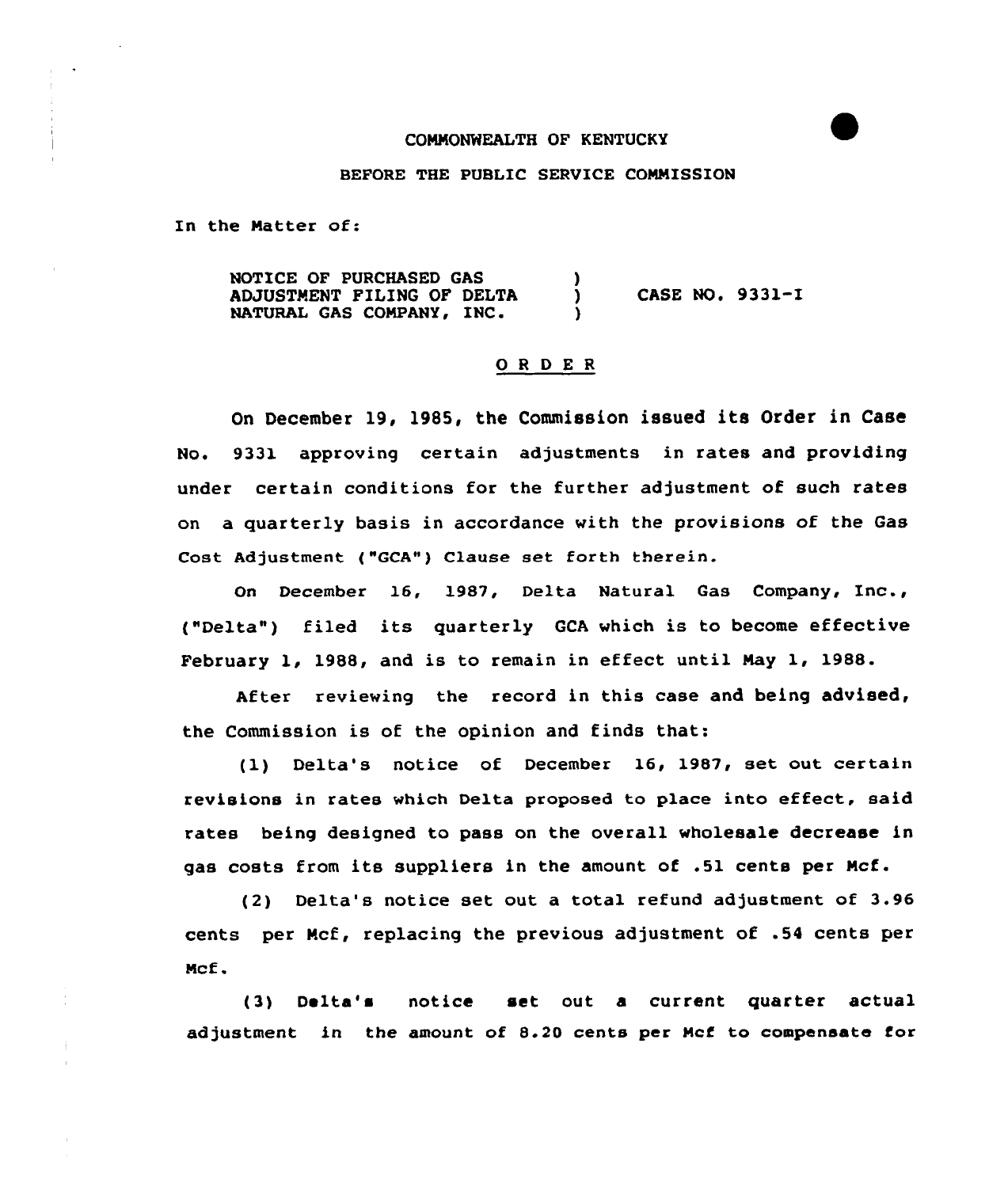previous under-recovery of gas cost by the company through the operation of its gas cost recovery procedure.

(4) Delta's notice set out a balance adjustment of 2.55 cents per Ncf to compensate for over-collections which occurred as a result of previous gas cost, refund and balance adjustments.

(5) Delta proposed a gas cost recovery rate in the amount of \$2.6085 per Mcf. This is a decrease of \$0.0818 per Mcf from the rate previously in effect. The decrease represents the combined effect of the supplier decrease, refund, actual and balance adjustments.

(6) Delta's adjustment in rates contained in the Appendix to this Order under the GCA provisions approved by the Commission in its Order in Case No. 9331 dated December 19, 1985, is fair, just, and reasonable and should be approved to be effective with final meter readings on and after February 1, 1988.

(7) Delta supplied certain back-up information to its actual adjustment in response to an Order dated January 14, 1988. Delta should supply this same information in each future GCR filing. It should also supply detailed information concerning Delta Resources' total purchases, broken down by supplier, volumes purchased, price per Ncf and volumes transported per customer; and Delta Resources' total sales broken down by volumes sold and price per Mcf. Delta should also separately set out any agency activities of Delta Resources, including any compensation received.

(8) In its informational filing in this case dated January 21, 1988, Delta requested confidentiality for all of

 $-2-$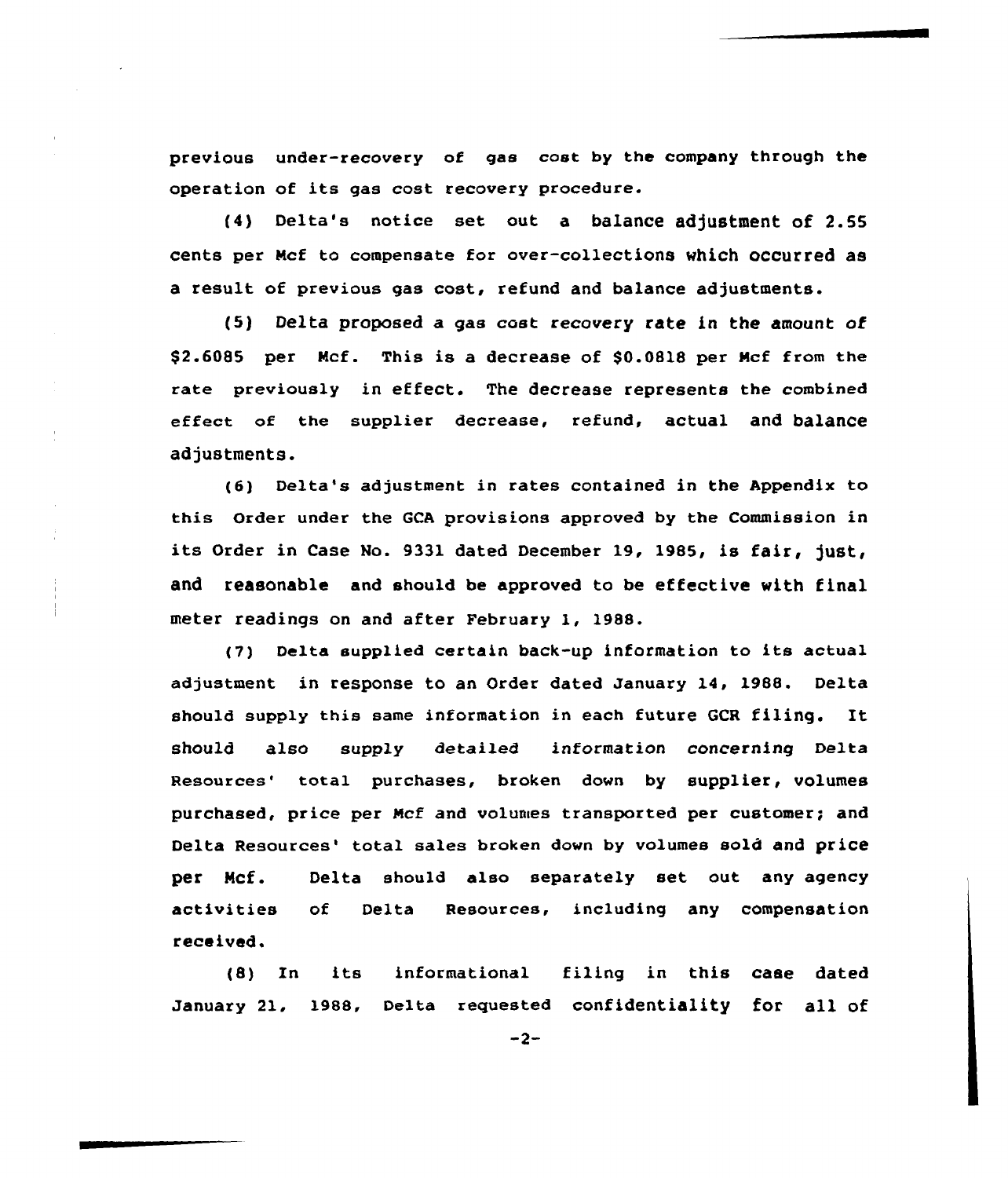Schedule II and Schedule IV, page <sup>2</sup> of 2, of its GCA filing and for the entirety of its informational filing. Confidentiality should be granted for the filing dated January 21, 1988, as well as for Schedule IV, page <sup>2</sup> of 2, of its GCA filing dated December 16, 1987. Confidentiality should not be granted, however, for Schedule II of the GCA filing, as this information is held as public information for all Local Distribution Companies.

IT IS THEREFORE ORDERED that:

{1) The rates in the Appendix to this Order be and they hereby are authorized effective with final meter readings on and after February 1, 1988.

(2) The gas cost recovery rate shall be \$2.6085 per Mcf effective with final meter readings on and after February 1, 1988.

(3) Within <sup>30</sup> days of the date of this Order, Delta shall file with this Commission its revised tariffs setting out the rates authorized herein.

(4) Delta shall supply back-up information identical to that requested in the Commission's Order of January 14, 1988, as well as that requested in this Order, in each future GCA filing.

(5) Within <sup>20</sup> days of the date of this Order, Delta shall provide the additional information requested herein, which shall be held confidential.

(6) Delta's request for confidentiality is hereby granted for Schedule IV, page <sup>2</sup> of 2, of its GCA filing and for the entirety of its informational filing dated January 21, 1988. Confidentiality is hereby denied for Schedule II of its GCA filing.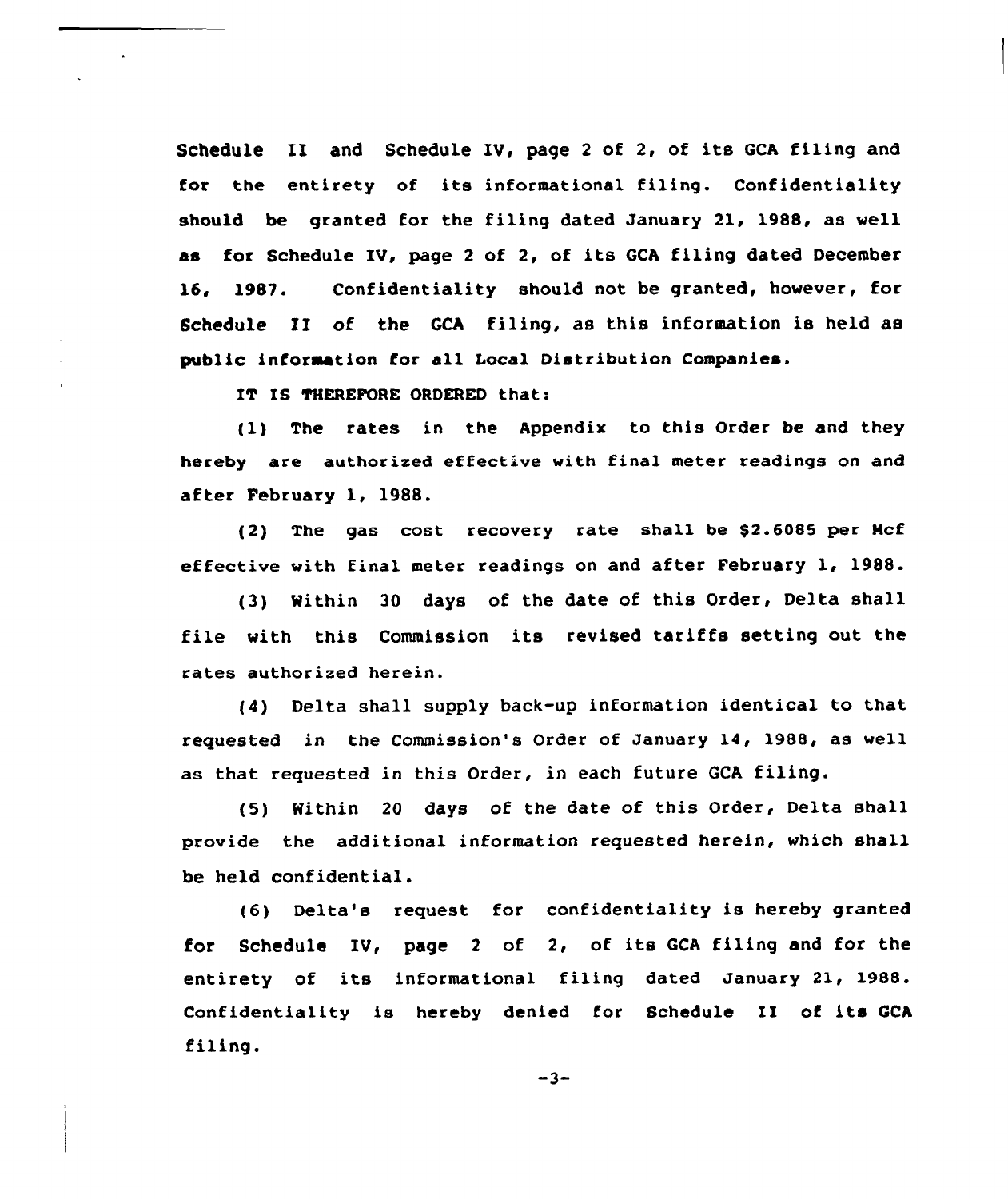Done at Frankfort, Kentucky, this 29th day of January, 1988.

PUBLIC SERUICE COMNISSION

Cedil D. Hemany.

Vice Chairma

issione

ATTEST

Executive Director